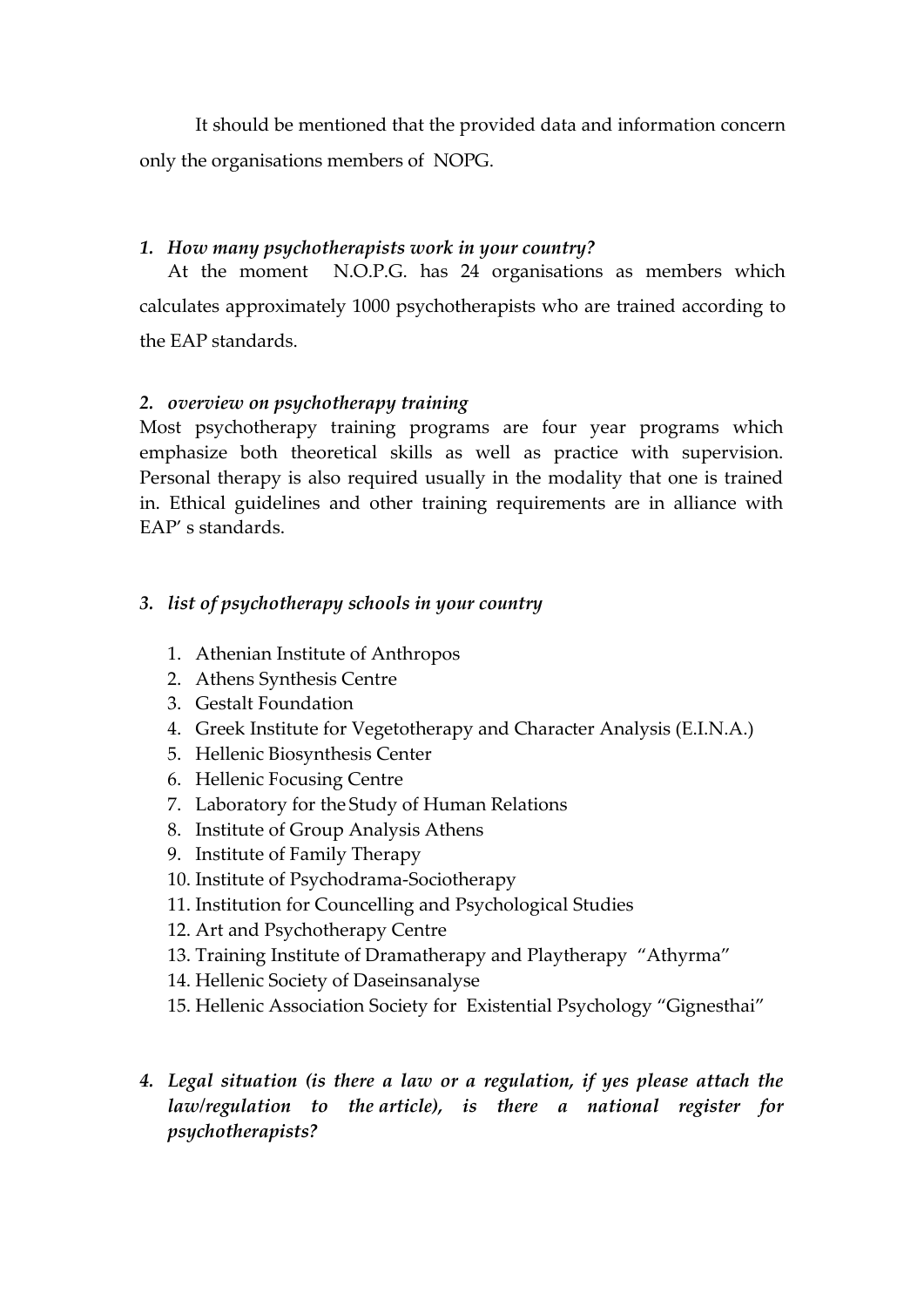In Greece there is no legislation concerning psychotherapy: it is not recognised as an autonomous profession and the title of "psychotherapist" is not legally protected; consequently until now, everyone could use this title without having an accredited (or even, any) training.

A big differentiation is evident: the Universities on the one hand, give some kind of training to psychologists and psychiatrists, with very little clinical practice and no emphasis on personal therapy. Most of the private training centers, on the other hand, offer training in psychotherapy as a postgraduate course to graduates of the whole spectrum of humanistic and social studies (psychiatrists, nurses, social workers, sociologists, occupational therapists, teachers, etc.) without excluding graduates of other scientific branches. These centers actually follow a minimum of four years programme, with the first year as an "introductory" course (mostly theory and personal therapy / experience) and the other three years programme comprising theory, personal experience / therapy, and clinical work under supervision. The training programmes are either in a continuous basis or a "weekend" basis (training hours are distributed either through the whole week or only in weekends). There is a difficulty with some organisations to secure for their students a way to work with clinical populations, while others have no difficulty as they are both therapy and training centers.

There is no entry of "psychotherapist" in the computers of the National Statistical Service. So, there are no official data concerning the number of practicing psychotherapists. Another difficulty is that the title "psychotherapist" is put second to the basic profession of the therapist and is not often used in censuses. Many colleagues pay taxes as «psychotherapists», even though, in the strictest legal sense, only their basic professional identity is recognised (eg. Social worker)!

#### *5. Payment: how much do clients pay on average per hour*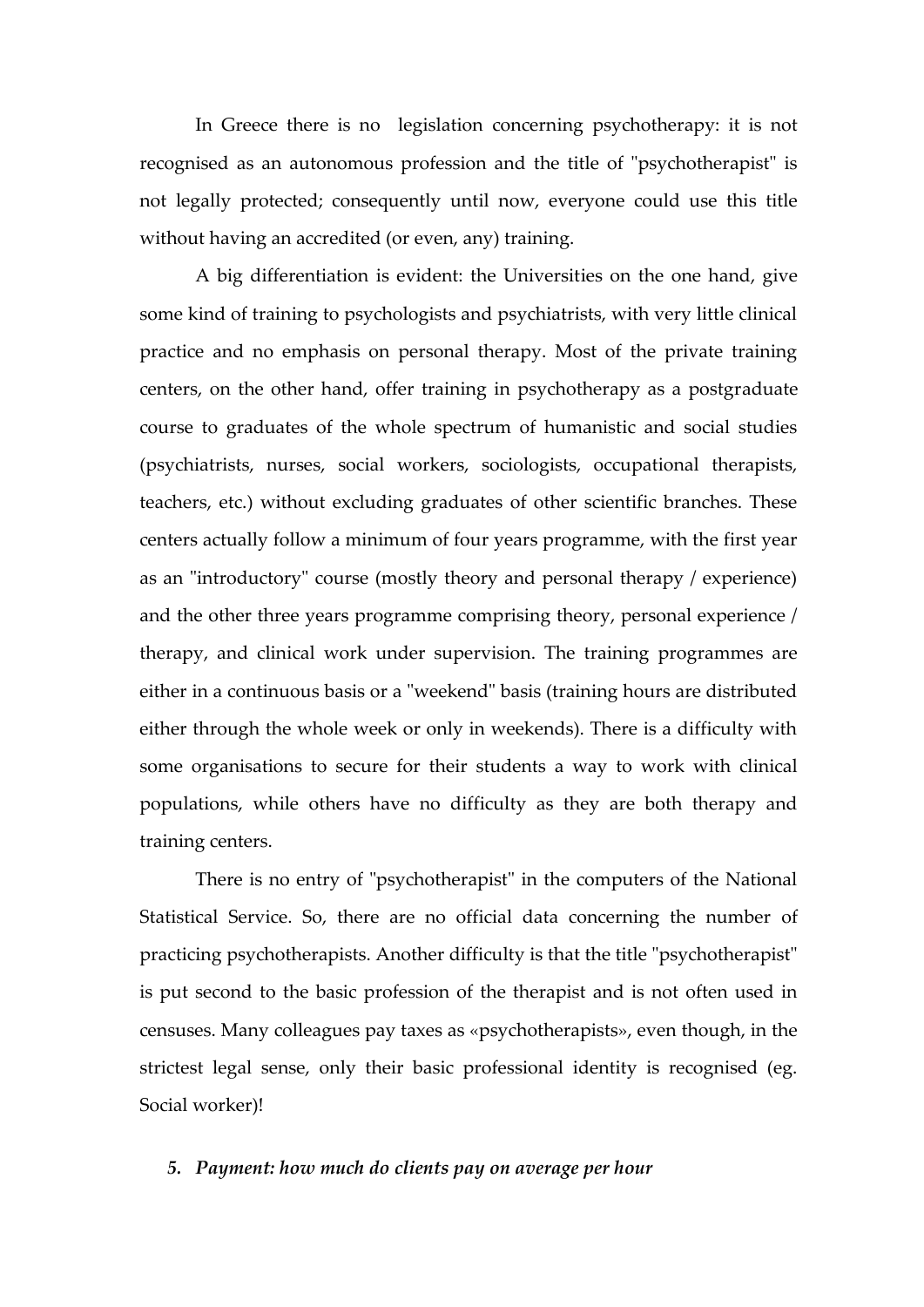The fees of a therapeutic session vary, according to the experience and academic title of the therapist and to whether it is an individual or a group approach. Thus, for an experienced therapist, the fees can vary from 35 to 135 euros for individual sessions, 100 to 150 euros per month (four sessions) for group therapy and 50 to 100 Euros per session for couples' therapy.

### *6. Is psychotherapy paid by health insurance?*

There is not a universal public payment system yet and especially this period of financial crisis. However some patients can receive some of their money refunded if they have a doctor's certificate with a diagnosis that is considered by their public insurance (medical committee) to improve with psychotherapy. Usually, this can be renewed after a period of one year. In fact, only "medical psychotherapy" is approved by some public and bank insurances. As to the private insurances, their policy is not to insure any psychiatric problem.

# *7. Which governmental body is responsible for psychotherapy in your country?*

The Ministry of Health

## *8. Which psychotherapy modalities are accepted in your country?* Art therapy

Body Psychotherapy Dance therapy Drama and Play therapy Existential Psychotherapy Gestalt Group Analysis / Group Analytic Family therapy Hypnohotherapy Individual Psychology (Adlerian) Intergrative Psychotherapy Psychodrama Psychoanalysis